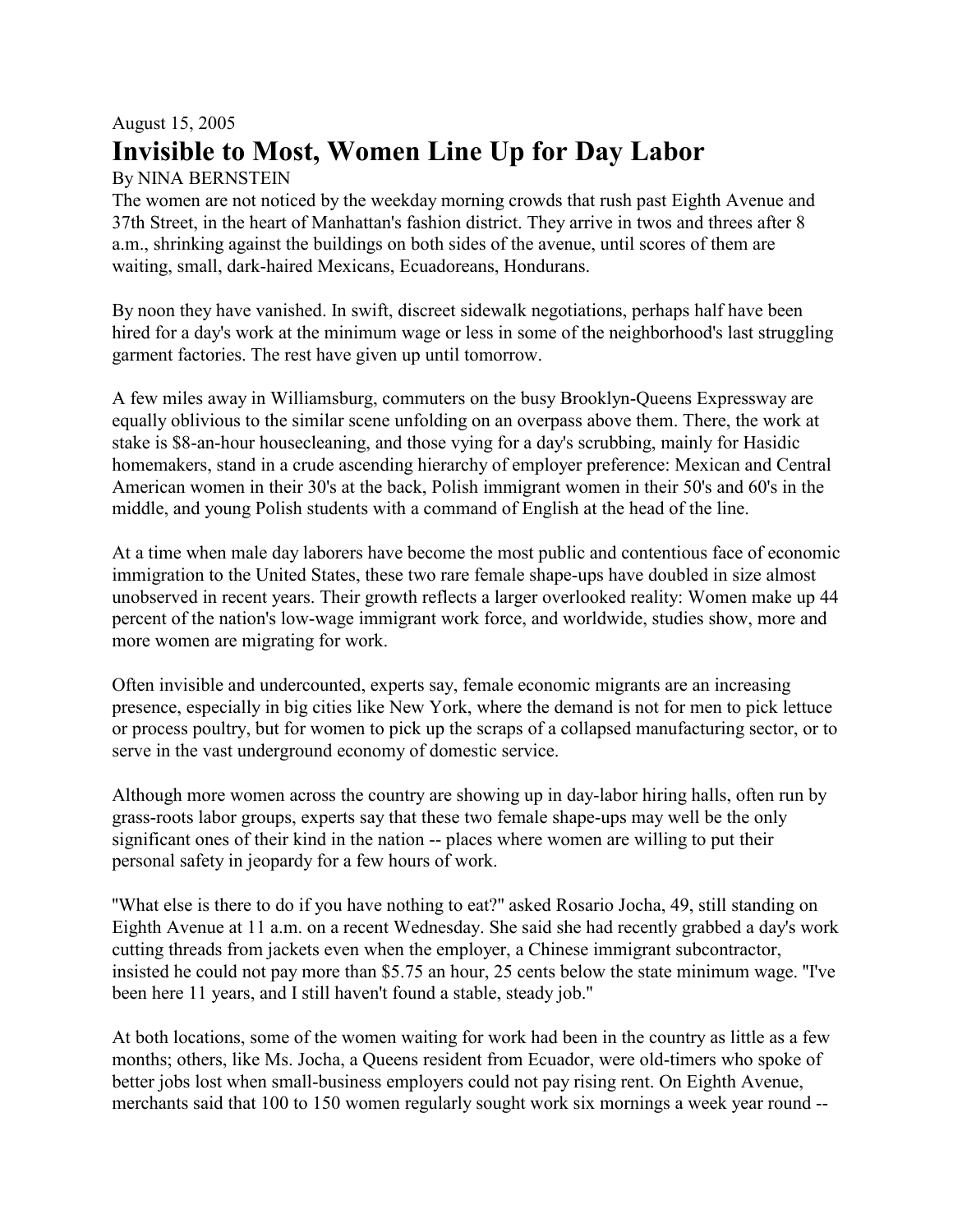double or triple the number when the intersection first emerged as an informal female hiring site about six years ago.

Yet May Chen, a vice president of Unite, the garment workers' union, whose headquarters is only a dozen blocks away, said she was unaware of the shape-up's existence until she was asked about it for this article. And Aaron Adams, a veteran garment center landlord who passes by every day, said he had assumed the women standing there "were just shooting the breeze."

Rhacel Salazar Parreñas, a sociologist who has written extensively about the feminization of migration, said she was not surprised. ''The space that these women occupy, the public spaces in the city, are just like fleeting moments,'' she said. ''They don't really have a place in the city that's visible, so it's easy to ignore them.''

Even the discussion of legal guest worker proposals in Congress centers on male migrants, she said. But though nationally men account for about two-thirds of labor migration among illegal immigrants, primarily because of agricultural demand, she said, global patterns indicate that women are easily half the immigrant workers flowing to large metropolitan areas like New York.

Ms. Parreñas and other researchers find that women who migrate for work are likely to be single mothers supporting children in their native countries. Compared with their male counterparts, they earn less, despite higher levels of education, according to a 2002 study of the United States' low-wage immigrant work force by the Urban Institute, a research group in Washington, which estimated that two million foreign-born women made less than the minimum wage. Yet women are also more likely to remain in America, and they send home a higher proportion of their earnings.

Unvarnished lessons in global supply, demand and division play out at both New York hiring sites.

''We never talk to the Latinas -- sometimes they agree to work for less,'' said Teresa, a 53-year-old Polish widow who, like many of the 60 women waiting for cleaning work near Marcy and Division Avenues in Williamsburg on a recent Friday morning, would give only her first name.

At the other end of the curved concrete abutment, Maria, 35, from Ecuador, gave a shrug. ''They pay them more,'' she complained, as a woman in Hasidic dress passed by the Spanish-speaking group and selected a tall young Polish woman. ''It's just that they're white.''

Even among the Poles, immigration complicates the pecking order. Some older women won green cards after years as live-in maids for sponsors, and boast in broken English of children in college. Other women lack papers, or shuttle on temporary work visas between their struggling families in rural Poland and spartan, overpriced rooms in Brooklyn. And in summer, just when demand declines because of employer vacations, they now face growing numbers of young Polish women working illegally on tourist visas while living rent-free with Brooklyn relatives.